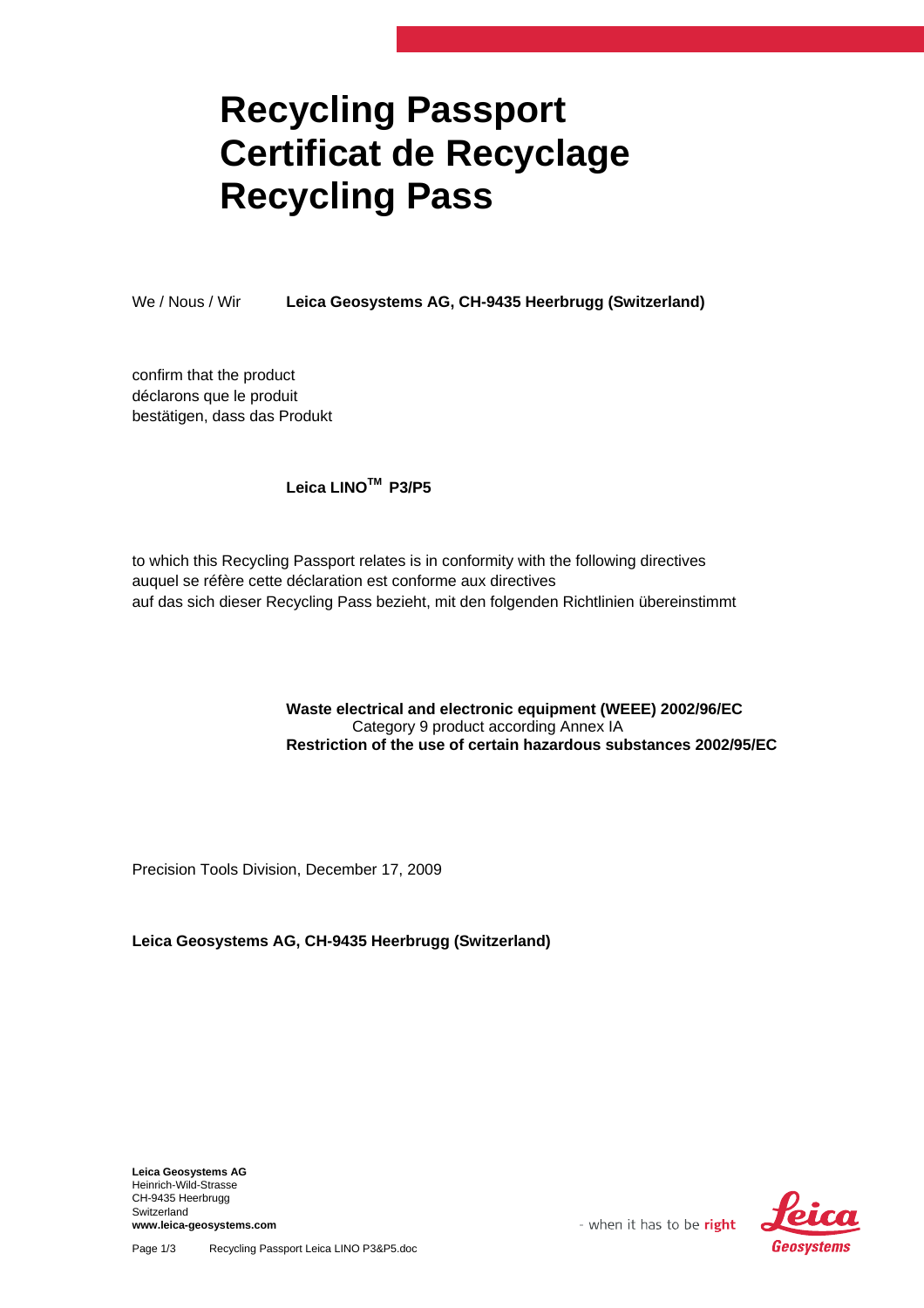## **Reuse and treatment information Information sur la réutilisation et le traitement Information für die Wiederverwendung und Behandlung**

 $\mathbf{r}$ 

|                                 | Weight |                | Weight  Important     |
|---------------------------------|--------|----------------|-----------------------|
| <b>Material</b>                 | [g]    | [%]            | Information           |
| <b>Waste Disposal (WD)</b>      |        |                |                       |
| Ceramics                        | 0      | 0              |                       |
| <b>Subtotal</b>                 | Ω      | 0              |                       |
| <b>Recovery Operations (RO)</b> |        |                |                       |
| Rubber / elastomere             | 22     | 5              |                       |
| Sealant compound                | 0      | 0              |                       |
| Wood                            | 0      | 0              |                       |
| Subtotal                        | 22     | 5              |                       |
| <b>Recycling (RC)</b>           |        |                |                       |
| Aluminium alloy cast            | 46     | 12             |                       |
| Aluminium alloy wrought         | 12     | 3              |                       |
| Battery                         | 72     | 17             | <b>Remove Battery</b> |
| Cable                           | 0      | 0              |                       |
| Cable with plug                 | 0      | 0              |                       |
| Carton                          | 0      | 0              |                       |
| <u>Copper</u>                   | 5      | 1              |                       |
| Copper alloy                    | 24     | 6              |                       |
| Gas                             | 0      | 0              |                       |
| Glass optical                   | 5      | 1              |                       |
| Iron                            | 0      | 0              |                       |
| Liquid                          | 0      | 0              |                       |
| Magnesium alloy                 | 0      | $\Omega$       |                       |
| Magnetic material               | 9      | $\overline{2}$ |                       |
| Metal nonferrous                | 0      | 0              |                       |
| Paper                           | 0      | $\mathbf 0$    |                       |
| Plastic                         | 150    | 39             |                       |
| Plug                            | 0      | 0              |                       |
| Printed circuit board           | 10     | 3              |                       |
| Sintered material               | 0      | $\mathbf 0$    |                       |
| Steel                           | 15     | 4              |                       |
| <b>Steel stainless</b>          | 0      | $\mathbf 0$    |                       |
| Textil material                 | 26     | 7              |                       |
| Subtotal                        | 374    | 95             |                       |
| Re-Use (RU)                     |        |                |                       |
|                                 | 0      | $\mathbf 0$    |                       |
| Subtotal                        | 0      | 0              |                       |
| <b>Total weight</b>             | 396    | 100            |                       |